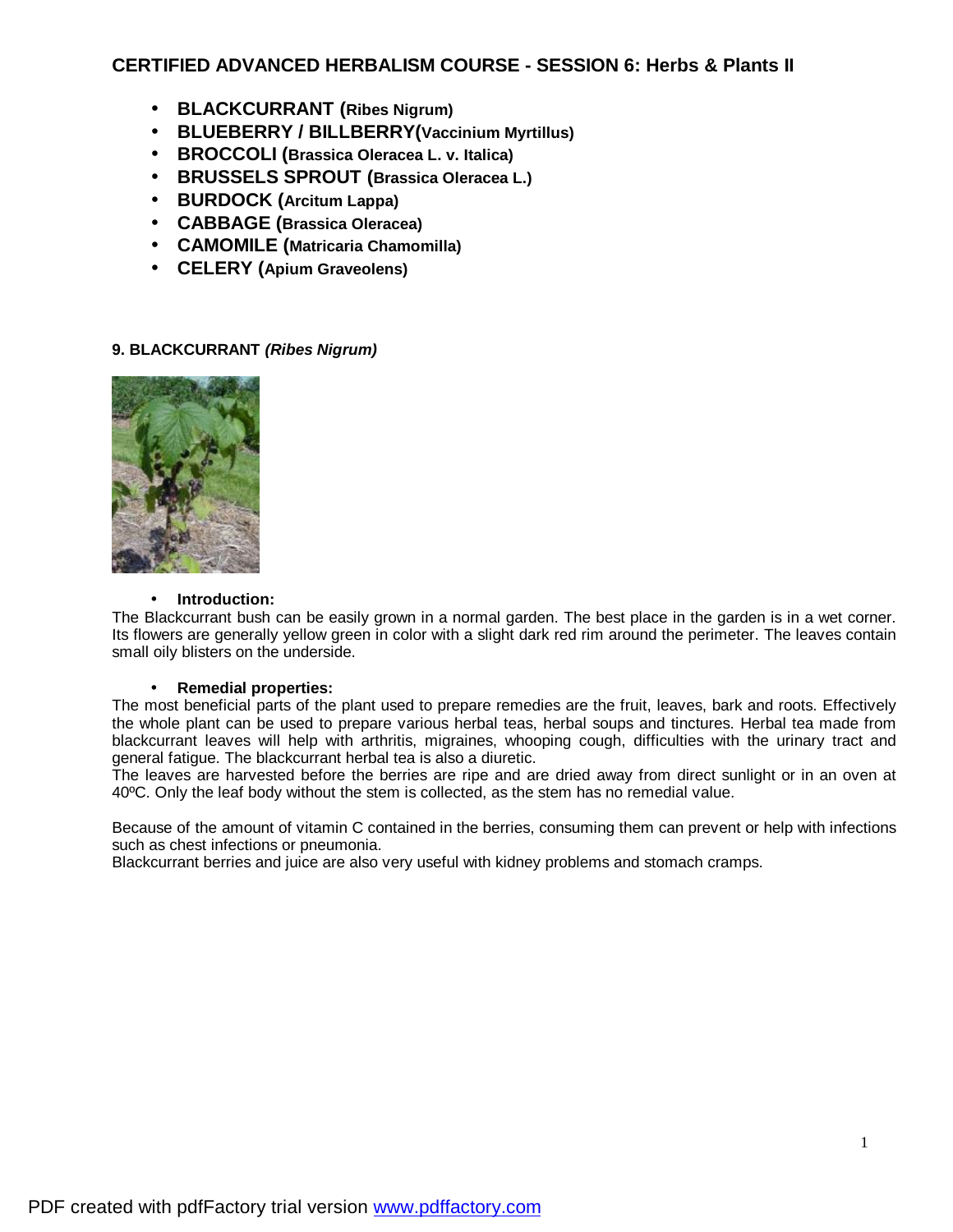

### • **Introduction:**

Blueberry is a small bush 20cm to 30cm in height. Its leaves are egg shaped, slightly jagged with small stems. Its flowers are light purple in color and the fruit is dark blue in color, pea sized and shaped with a circular depression at the bottom.

Blueberry can be found in most forests in Europe.

### • **Remedial properties:**

The leaves and berries have remedial qualities. The leaves are harvested before the berries are ripe and are dried away from direct sunlight or in an oven at 40ºC. The berries are collected ripe, in summer. When drying, the berries need to be exposed to the sun.

The leaves are used in combination with other herbs for preparing various herbal teas. They are beneficial as a remedy for vomiting, diarrhea, stomach cramps, and coughs. They are also a very strong herbal remedy for diabetes. They lose their remedial qualities after the berries ripen, so they must be collected before this occurs. It is very important to note that herbal tea made from blueberry leaves should not be consumed without consulting a professional.

The berries can be consumed fresh or dried. Blueberry can also be consumed as fresh juice, and indeed in this way the most value is obtained from the herb. Dried blueberries are a very good cure for diarrhea and fresh blueberries can be used as a light laxative and can help with constipation. Blueberries can also help with bleeding hemorrhoids. The juice is good for digestive problems and loss of appetite. Dried berries are very useful in preparing gargling water or a skin lotion.

## **11. BROCCOLI** *(Brassica Oleracea L. v. Italica)*



## • **Introduction:**

Broccoli has been used in the human diet for over 2000 years. Its name is derived from the Italian word 'brocco' which means branch.

### • **Remedial properties:**

Broccoli is a very valuable source of vitamins and minerals. It is abundant in numerous strong antioxidants, including beta-carotene and vitamin C. It has an extremely high anti cancer capability; especially against lung, colon and breast cancer. Broccoli is considered to be one of nature's biggest weapons against cancer. Beta-carotene makes broccoli green, so when buying broccoli, choose a piece with very dark florets for maximum antioxidant content.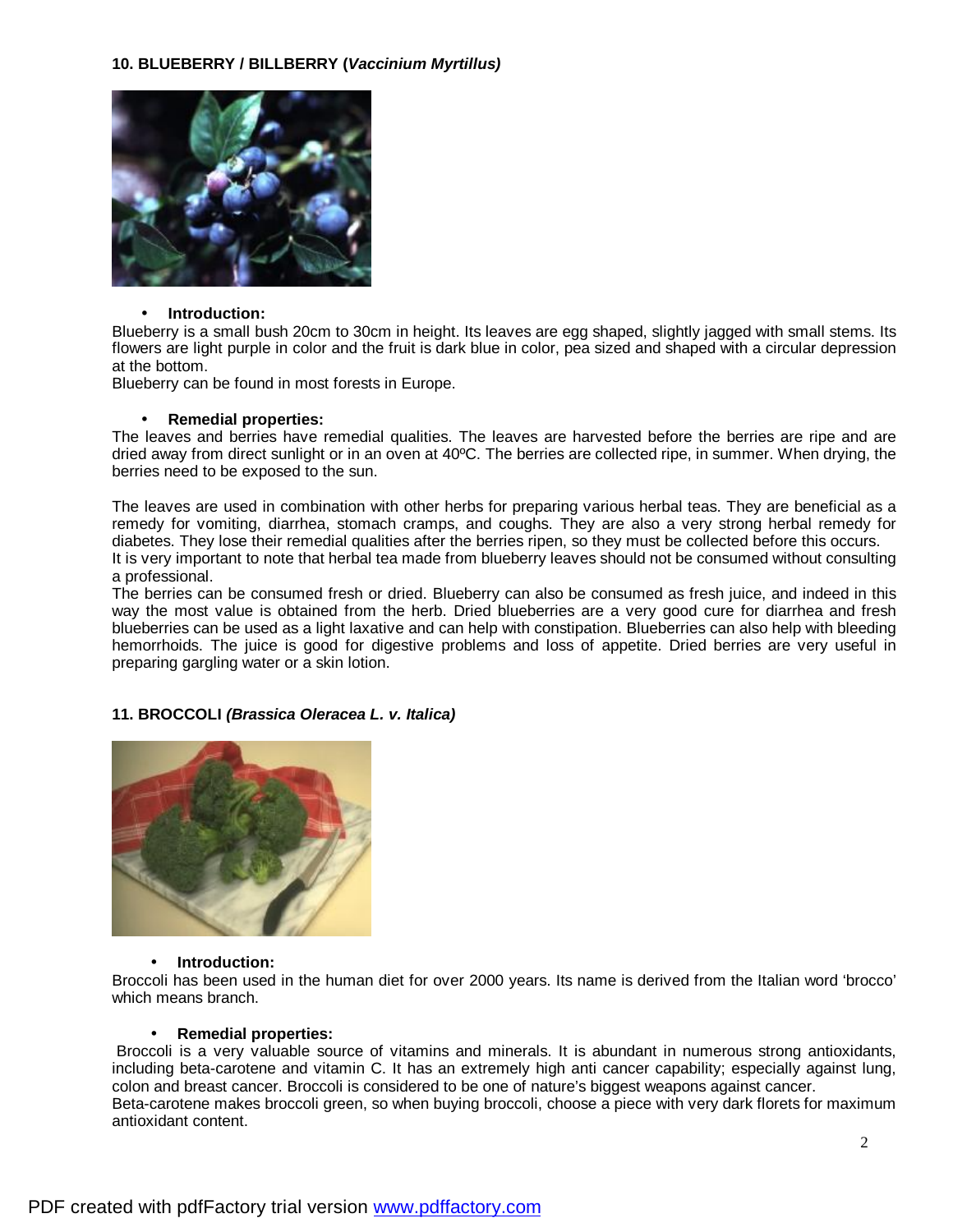## **12. BRUSSELS SPROUT (Brassica Oleracea L.)**



### • **Introduction:**

Brussels sprout is a vegetable with a shape that resembles miniature cabbage. In addition to the resemblance, it also possesses some of the same powers as broccoli and cabbage. It is packed with various antioxidants and cancer-fighting chemicals.

### • **Remedial properties:**

Researchers at the Institute of Food Research in England discovered some compounds found in brussels sprouts that caused pre-cancerous cells to self-destruct. In fact, the effect was so strong that it is believed that even occasional serving of sprouts could destroy such cells in the large intestine.

In addition to this very important property, brussels sprout also generally strengthen the immune system, nervous system and help the health of skin. It is also believed that brussels sprouts may protect against asthma, migraine and depression.

Sprouts are also high in antioxidant, vitamin C and are a very good source of beta-carotene.

## **13. BURDOCK** *(Arcitum Lappa)*



## • **Introduction:**

Burdock is a biennial plant with a long conical root. In the first year it has big heart shaped leaves that grow close to the ground. In the second year the stem grows up to 1.5m in height, with smaller and smaller leaves towards the top of the plant. Its flowers are crimson in color and the size of a marble, tightly packed together. They are equipped with many tiny hooks that help cling onto animals coats in order to be carried across long distances.

#### • **Remedial properties:**

The root, leaves and seeds have remedial properties. Roots from the two year old herbs are collected in spring and autumn; leaves are collected in spring and seeds when ripe. It should be noted that one year after collection and drying, burdock loses all medicinal properties.

Herbal soup made of burdock root is a great purifier of the blood. It is also used to cure venereal diseases, boils and rheumatism. Herbal soup lowers the sugar level and therefore is recommended for diabetics. Herbal soup taken with an equal amount of full fat milk and sweetened with honey is a very good remedy for rheumatism, gout and arthritis.

3 Eating fresh burdock leaves, stems and root will improve skin condition for those suffering from eczema, skin ulcers and psoriasis.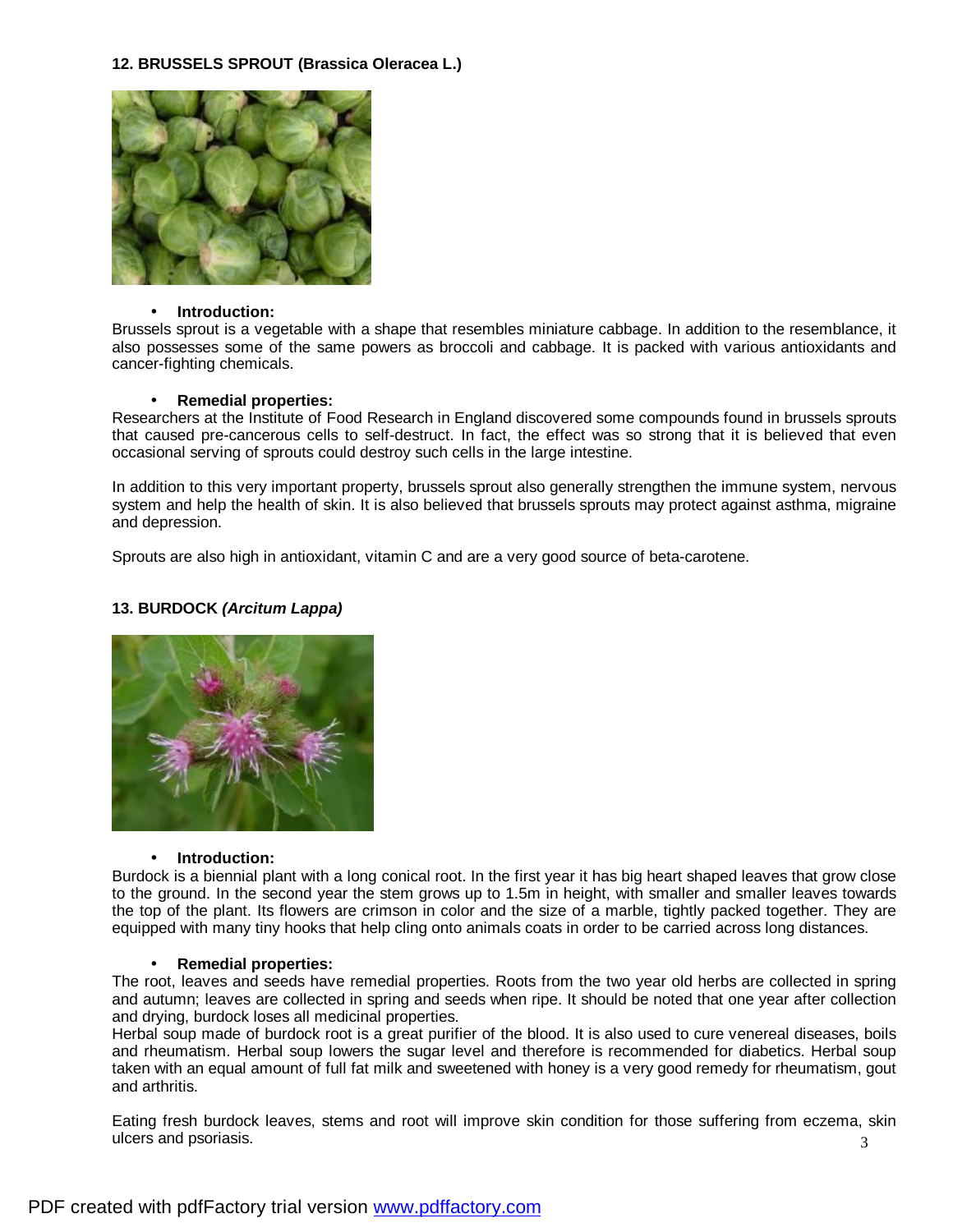## • **Burdock root and leaves herbal soup:**

## **Ingredients:**

1 tablespoon of crushed burdock root and leaves. 500ml of cold water (previously boiled) **Step 1.**  Pour 500ml of cold water over the herbs

**Step 2.**  Bring to the boil and simmer for 5 minutes

# **Step 3.**

Remove from heat, cover and leave for 10-15 minutes.

Drink 2 tablespoons in the morning and evening. This soup is a remedy for all the conditions listed above.

## • **Burdock root herbal soup:**

## **Ingredients:**

60g of dried burdock root, crushed 1litre of cold water (previously boiled)

**Step 1.** 

Pour 1litre of cold water over the herbs

## **Step 2.**

Bring to the boil and simmer for 5 minutes

## **Step 3.**

Remove from heat, cover and leave for 10-15 minutes.

Drink 1 cup in the morning and evening.

## • **Burdock leaves herbal soup:**

## **Ingredients:**

100g of dried burdock leaves, crushed 1litre of cold water (previously boiled)

## **Step 1.**

Pour 1litre of cold water over the herbs

## **Step 2.**

Bring to the boil and simmer for 5 minutes

## **Step 3.**

Remove from heat, cover and leave for 10-15 minutes.

Drink 1 cup in the morning and evening. This tea is also very good with boils inside the mouth, if used as gargling water.

Herbal tea made of burdock seeds is considered to be a good cure for kidney stones.

Washing hair in burdock root herbal soup and soaking it in burdock oil every second day will strengthen the root and stimulate hair growth.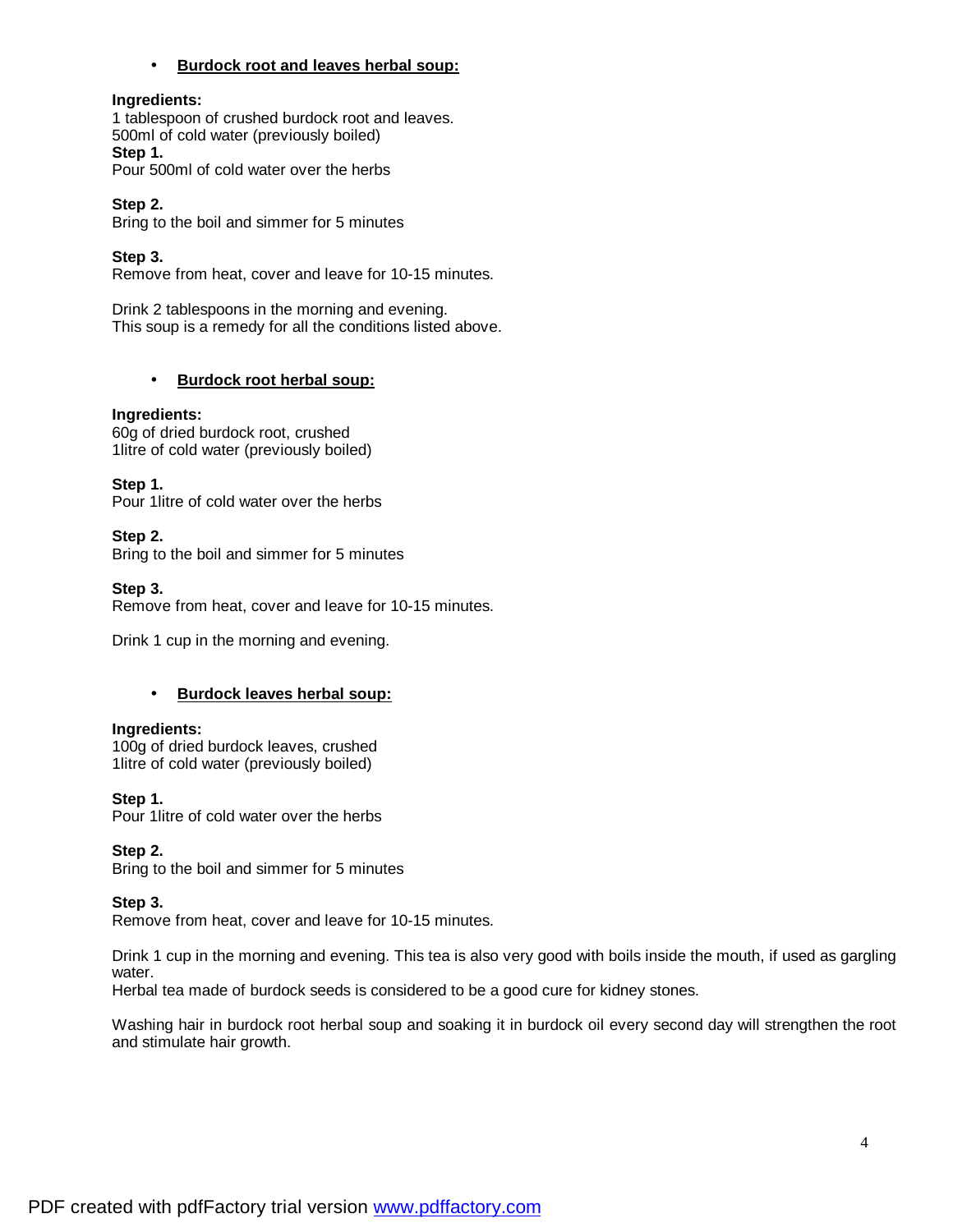## • **Hair loss lotion**

### **Ingredients:**

250ml of burdock herbal tea 250ml of apple cider vinegar

Mix the herbal soup and apple cider vinegar. Rub the scalp in this lotion 2 times a day. Make sure that lotion is at room temperature.

## • **Burdock Oil**

## **Ingredients:**

100g of dried burdock seeds. 90% medicinal alcohol 1litre of olive oil (not virgin)

## **Step 1.**

Crush seeds in crusher to get powder

## **Step 2.**

Soak crushed seeds with 90% medicinal alcohol

## **Step 3.**

Put the mixture in a bottle and leave it at room temperature for 14 days.

## **Step 4.**

Add olive oil until the bottle is full.

## **Step 5.**

Leave it at room temperature for 4 weeks and give the bottle an occasional shake say two or three times a week. Do not cork the bottle but cover it with muslin cloth to allow the alcohol to evaporate.

# • **Burdock Root Cream**

## **Ingredients:**

Fresh Burdock Root Unsalted organic lard (beeswax or lanolin)

## **Step 1.**

Peel and thoroughly clean the fresh burdock root. Put it in a blender and make a paste.

# **Step 2.**

Squeeze as much of the juice as possible from the paste.

# **Step 3.**

Add lard to the juice in small amounts until you get a consistency of thick cream.

## **Step 4.**

Put it into a clean porcelain (NOT METAL) container with a tight lid. Put on a label, clearly stating the type of cream and date of preparation. Store it in a refrigerator.

This cream is a very good remedy for burns and boils. It is applied several times a day and loosely covered.

## **Warning:**

Burdock based remedies should not be taken during the first six months of pregnancy.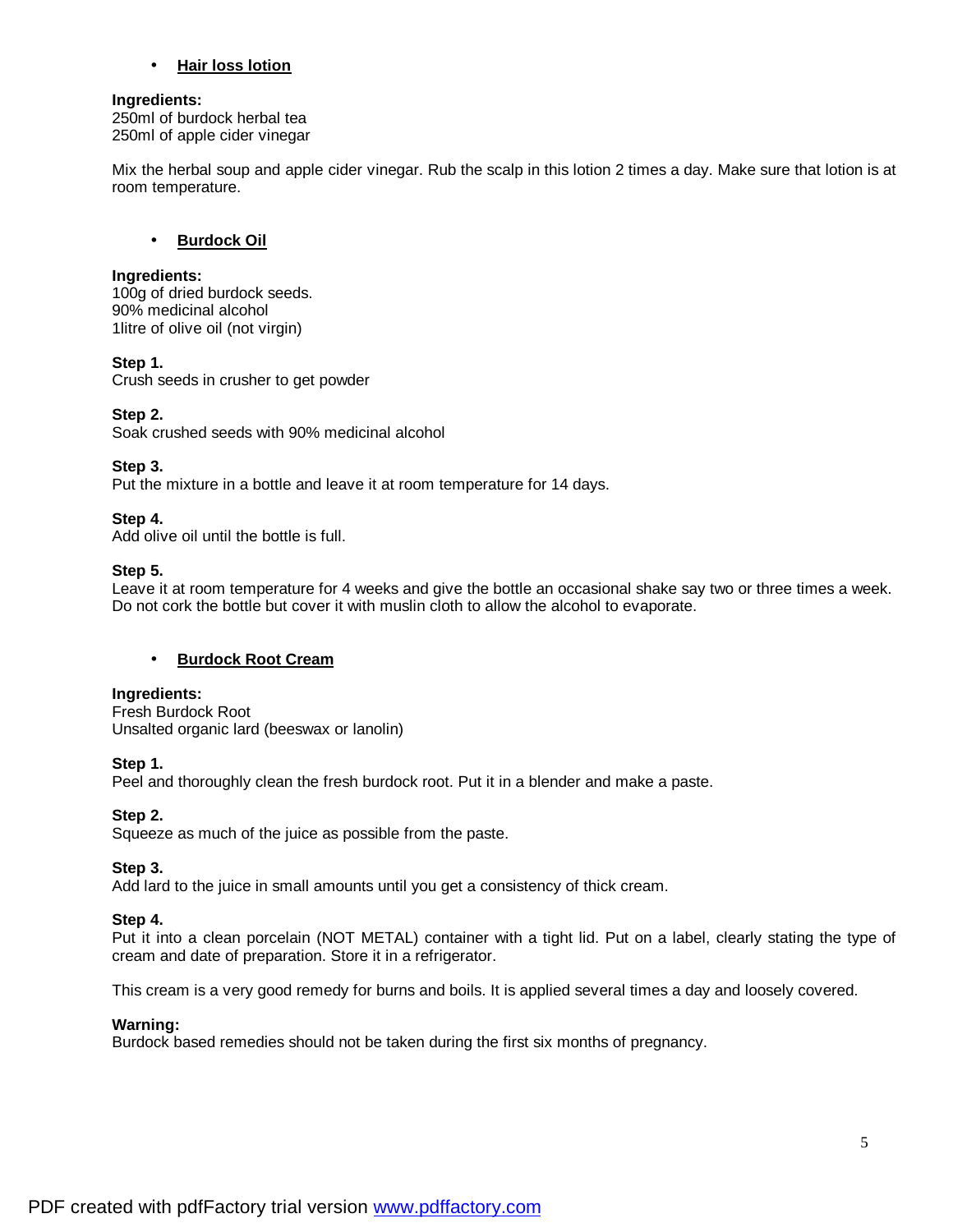## **14. CABBAGE** *(Brassica Oleracea)*



#### • **Introduction:**

There should be no need to introduce one of the most common vegetables in the world. It is usually the size of a football, with leaves growing tightly on top of each other forming a spherical shape.

### • **Remedial properties:**

In ancient Rome cabbage was considered as a cancer cure. Cabbage has the capability to speed up estrogen metabolism, which is thought to help prevent breast cancer. It contains numerous anti-cancer compounds that can help prevent the development of colon cancer and also suppresses the growth of polyps*.*

There are studies showing that eating cabbage more that once a week reduces the probability of a man contracting colon cancer by 66%.

Cabbage juice contains anti-ulcer compounds, so it is very effective in treating mouth ulcers, stomach ulcers as well as bronchitis.

A lightly beaten cabbage leaf applied directly on the breast can reduce breast inflammation.

## **15. CAMOMILE** *(Matricaria Chamomilla)*



#### • **Introduction:**

Chamomile is a one-year cycle herb that can grow up to 50cm in height. It can be found on uncultivated ground and meadows.

#### • **Remedial properties:**

The whole plant is medically valuable. The flower is the most used part of the whole herb. Herbal tea prepared from chamomile flowers should not be drank to excess, as it contains substances that could damage the coating of the stomach or bowels.

Notwithstanding this warning, chamomile herbal tea is an excellent treatment for nervous manifestations. Additionally, it can be used as a remedy for stomach cramps, bowel inflammation, and diarrhea.

Chamomile herbal tea is also beneficial against indigestion, heartburn, headaches and general lethargy. Swishing chamomile herbal tea diluted with water (1:1 ratio) around inside your mouth is a very good remedy for bleeding gums. It can also be used in conjunctivitis treatment if applied as a compress.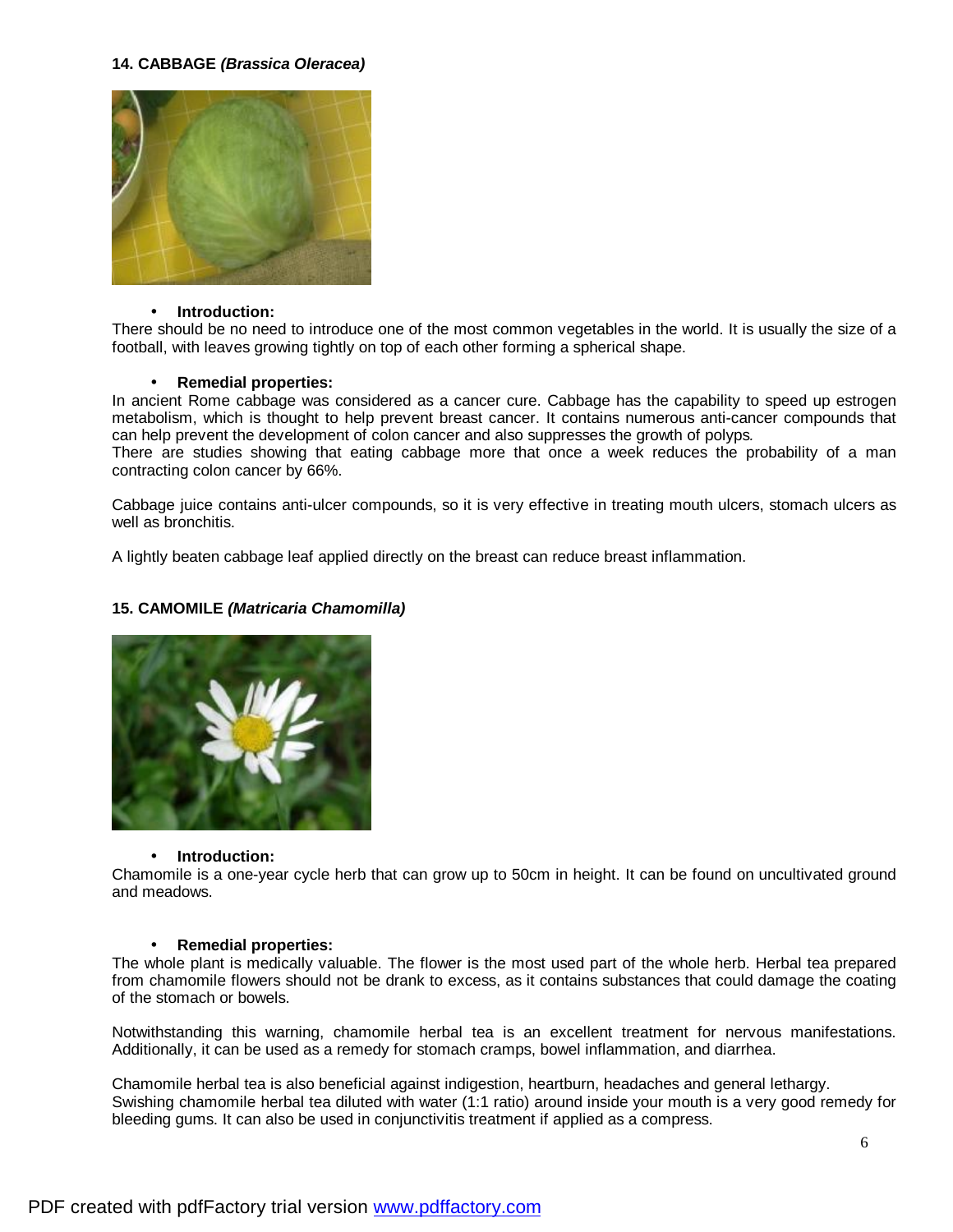# **16. CELERY** *(Apium Graveolens)*



#### • **Introduction:**

Celery is a biennial herb that grows up to 80cm in height. In normal everyday diets, the root and leaves are used. The root is used fresh in salads and as an ingredient in soups and stews. Its leaves are usually used as a garnish. Celery can also be used as a dried herb as it keeps the same aroma after the drying process. It should be noted that only cultivated celery should be used in the preparation of food and herbal remedies.

### • **Remedial properties:**

Celery root and leaves have remedial properties and have been used to lower blood pressure for over 2000 years. It is also recommended to people suffering from asthma, rheumatism, kidney ailments and appetite loss. There is also a belief that celery root is an aphrodisiac.

## • **Celery Herbal Tea for Rheumatism:**

### **Ingredients:**

40g Celery leaves 1litre of water (previously boiled and cooled)

## **Step 1.**

Pour cold water over the chopped herb.

#### **Step 2.**

Bring to the boil and simmer for 3-5 minutes.

## **Step 3.**

Remove from the heat, cover and leave to cool down naturally.

## **Step 4.**

Strain it and store it in dark bottle.

#### Dosage:

Drink it several times a day, warm.

People suffering from kidney problems should drink juice prepared from fresh celery leaves, mixed with honey. Alternatively 30 drops per day of tincture prepared from fresh celery leaves should be consumed.

## **Warning:**

Celery should not to be taken by pregnant women as it may induce contractions.